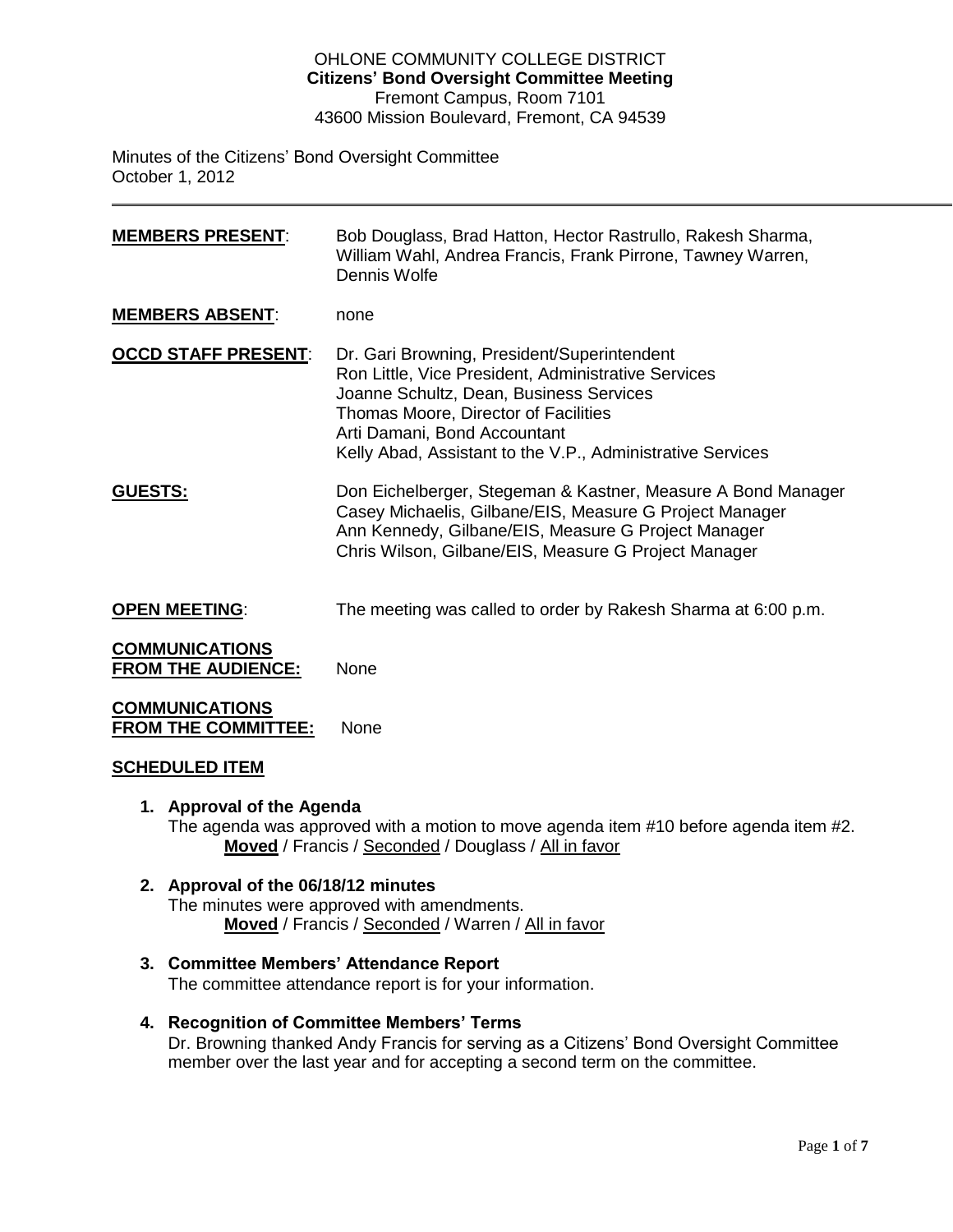## **5. Selection of Committee Chair and Vice Chair**

It was recommended that Bob Douglass be the new Chair. **Moved** / Francis / Seconded / Warren / All in favor

Bob appreciates the nomination. He stated that he wouldn't be here without Diablo Valley College and is very passionate about Community Colleges. He is also a big part of the Foundation.

Rakesh Sharma was nominated to become the Vice Chair. **Motioned** / Douglass / Seconded / Wolfe / All in favor

Rakesh is a valued member and a real positive role model with the Foundation.

## **6. Communications from Committee Members**

VPAS Ron Little asked if there any committee members have anything they would like to bring up. No comments from the Committee.

## **7. Communications from Staff**

VPAS Little stated that the District has selected which architect team that will be recommended to the Board of Trustees for the Academic Core Project. The recommendation will be taken to the Board of Trustees in October. Cannon Design/Anderson-Brule Architecture is the firm and we look forward to working with them.

#### *Bob Douglass: Is the design team local?*

*Ron Little: They are national but have an office in San Francisco.* 

Ron also mentioned that our audit work has been completed. The audit will be presented at our future meeting in January.

The District has refinanced the bonds, approximately \$98 million and saved taxpayers approximately \$8 million.

*Bob Douglass: Did the Argus print anything? Patrice Birkedahl: No, they do not print anything that the District has going on. Dennis Wolfe: Will the Tri-City Voice? Patrice: Yes, they will.* 

## **8. Communications from the Public**

Bob Douglass asked about agenda item number 8 and about not seeing any text on this. Ron Little said that a question from a community member about the cost of bonds. How would this committee answer questions that might come before them about capital appreciation bonds, CABs. We have put together a power point presentation to show the committee about revenues and the selling of bonds. Ron presented noting the different types of bonds (presentation in minute's materials). Ron discussed capital appreciation bonds and convertible capital appreciation bonds.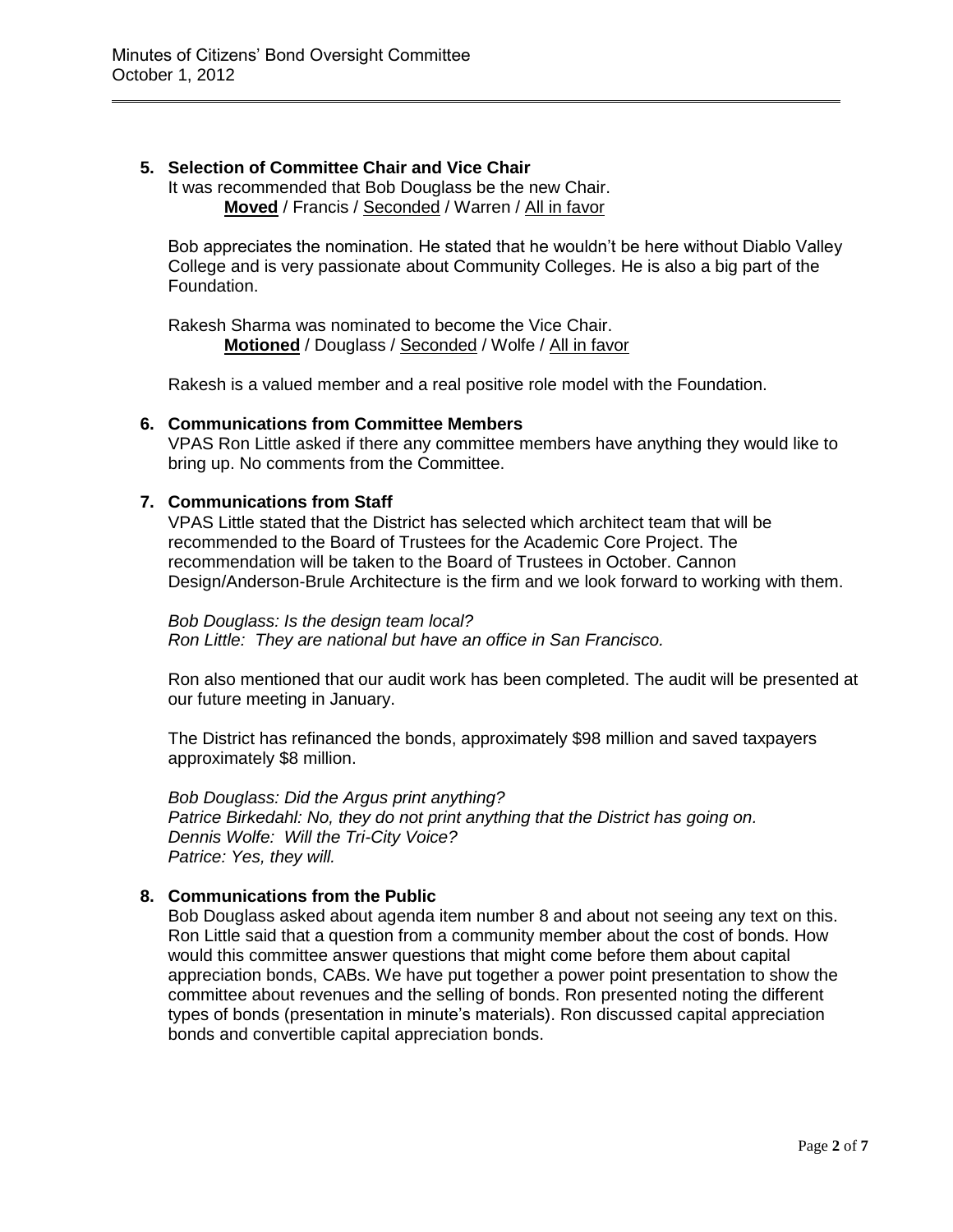Debt service includes interest and principle. Ron showed an example of a \$10 million dollar bond. In the final year, when the bond matures, the total debt service is \$15 million. If there is a 5% coupon bond, there are no interest payments and we will not pay the investors until it matures. You can see the 5% and that interest compounds on top of interest and you see a total debt service of \$16 million dollars.

*Bob Douglass: I don't know how it works to provide greater ability to manage tax rates. When the assessed value fluctuates then the capacity that exists in the current year goes untouched.* 

*Rakesh Sharma: For someone that has a tax liability that is not going to change over the next 10 years, it doesn't matter what bonds they buy. Correct?* 

*Ron Little: That is correct. The impact is on long-term.*

The repayment ratios are typically in between two-to-one or three-to-one. How do we fund long term capital from the investment side?

- *Andy Francis: What is the reason for the 9.3 repayment? Did they have a poor rating on their bond?*
- *Ron Little: We will look over that in a second when we talk about what effects repayment ratios.*

There are many factors. The length of the financing of the bond is one. Ed Code allows us to stretch it out to 25 years. We rely more heavily on the government code section, which is 40 years, instead of the education code section. Credit rating is another factor.

Ron discussed the options of redemption features. Bonds can be refinanced prior to maturity. Most bonds can be refinanced prior to maturity. Some cabs do not allow for refinancing. That is not an atypical structure.

The responses that were sent to the inquiry from the public were shown.

- *Rakesh Sharma: When the ratio is higher, is it lack of knowledge from the people or is something else going on?*
- *Ron Little: The answer is yes to your first question and there is more to the story. There is a*  lack of understanding of what goes into the cost of bonds. These numbers do not *take into account the present value of money. The margin between the two is less. Shorter issuances with current interest bonds are a better option. They can get more cash than they could later and some districts opt to go with longer issuances. There needs to be more transparency with respect to the Board before they issue those programs.*
- *Dennis Wolfe: There is potential for hyper-inflation when inflation goes up. I'm a little worried about that.*
- *Ron Little: Inflation has been flat, as we know, but I agree that it is something to be monitored.*

*Bob Douglass: Was there a response?* 

*Ron Little: He thanked us for the reply. He wanted to bring it to our attention and appreciated the response and understood it.*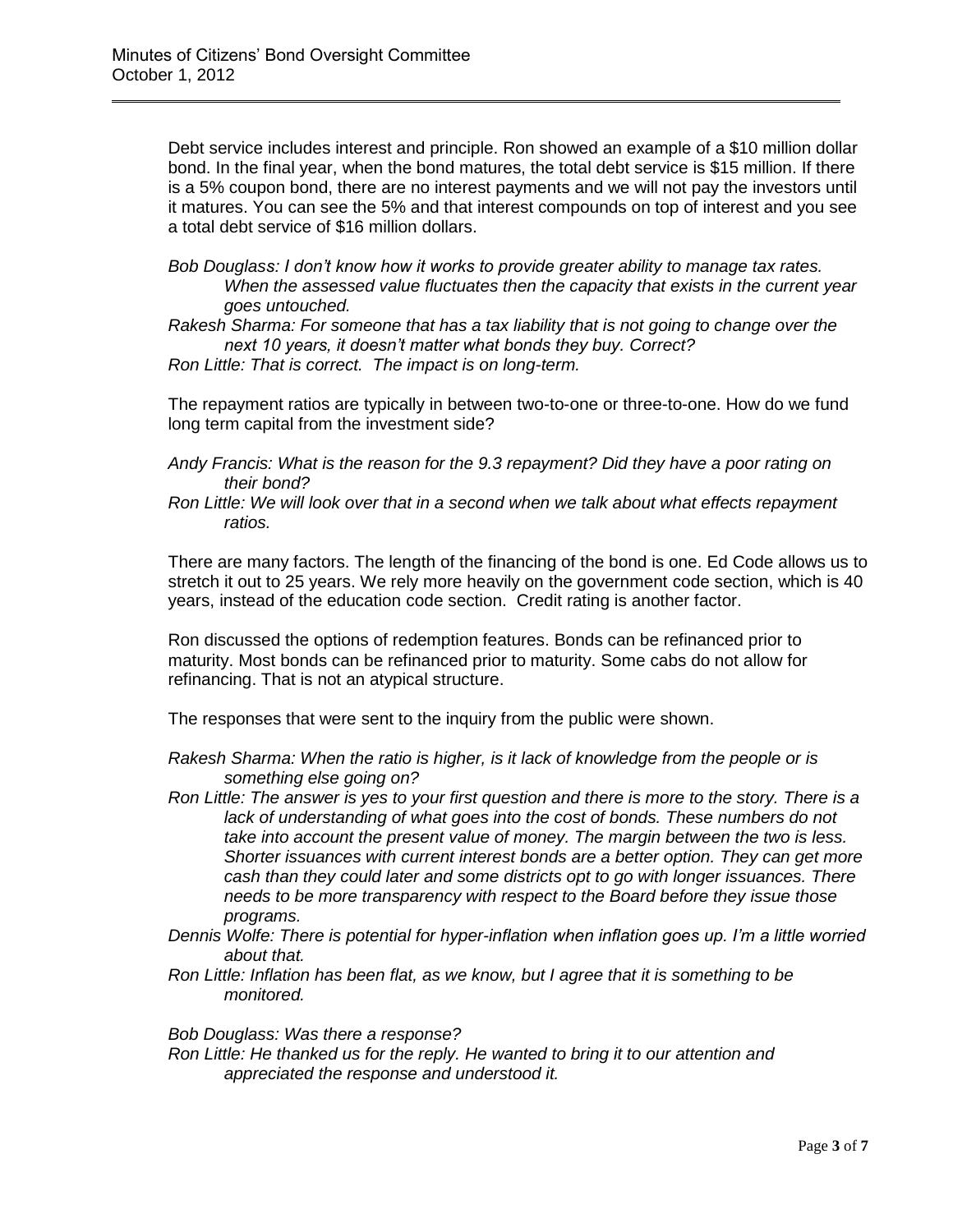## **9. Measure A Financial Update**

Joanne gave a brief updated of the Measure A Financials. It is not much different than the last time we had a conversation. The available balance is shown without any available encumbrances. The total interest earned to date is shown. There is still interest that needs to be allocated to the program.

## **10. Measure A Bond Projects Update**

Don Eichelberger gave an update on Measure A. We have a total of thirty-five physical projects. Thirty-two have been completed. There are three active projects in the system now: Geo Coils, Student Services Building HVAC and Science Modulars.

The total Measure A Budget is \$163 million. That amount will be increased by about \$50K by interest that is currently unallocated.

- Geo Coils at the Newark Center We have an engineering failure going on right now. Solution is to completely redo the vaults. They are either due to bad products or bad installation. Current estimate to fix is \$2 million. May be covered by insurance. There may be litigation.
- Student Services Building HVAC There are some days that some rooms in Building 7 are unbearable. The cost of this may be paid by E&O.
- Science Modulars Chris Wilson will report on this project.

# *Brad Hatton: Is that the first project in Newark? (Geo Coils)*

*Don Eichelberger: Yes*

*Andy Francis: Is there a quick fix to this? The District is paying for water. How receptive was the contractor?*

*Don Eichelberger: We are about to find out how receptive the contractor will be. Rakesh Sharma: Is there a type of warranty?* 

*Don Eichelberger: No, not for this system. E&O may come into play.* 

- DSA closeouts Don showed a picture of the DSA letter for the last old project for this campus within Measure A. This letter is important because it states that a project is done. Technically, the Board of Trustees is personally liable without the letter. DSA will deny permits if you have old projects open. There are currently no open projects with DSA, except for active projects.
- Below Grade Water Intrusion This is the giant dewatering project. Training will be done on how to maintain the system and this will be handed over to the Facilities Department.

*Rakesh Sharma: Will these improvements help with the rain, etc.? Bob Douglass: That is the theory.* 

*William Wahl: The committee went on a tour of the Fremont Solar Project. Has it been turned online?* 

*Chris Wilson: We will go through that project in a minute.*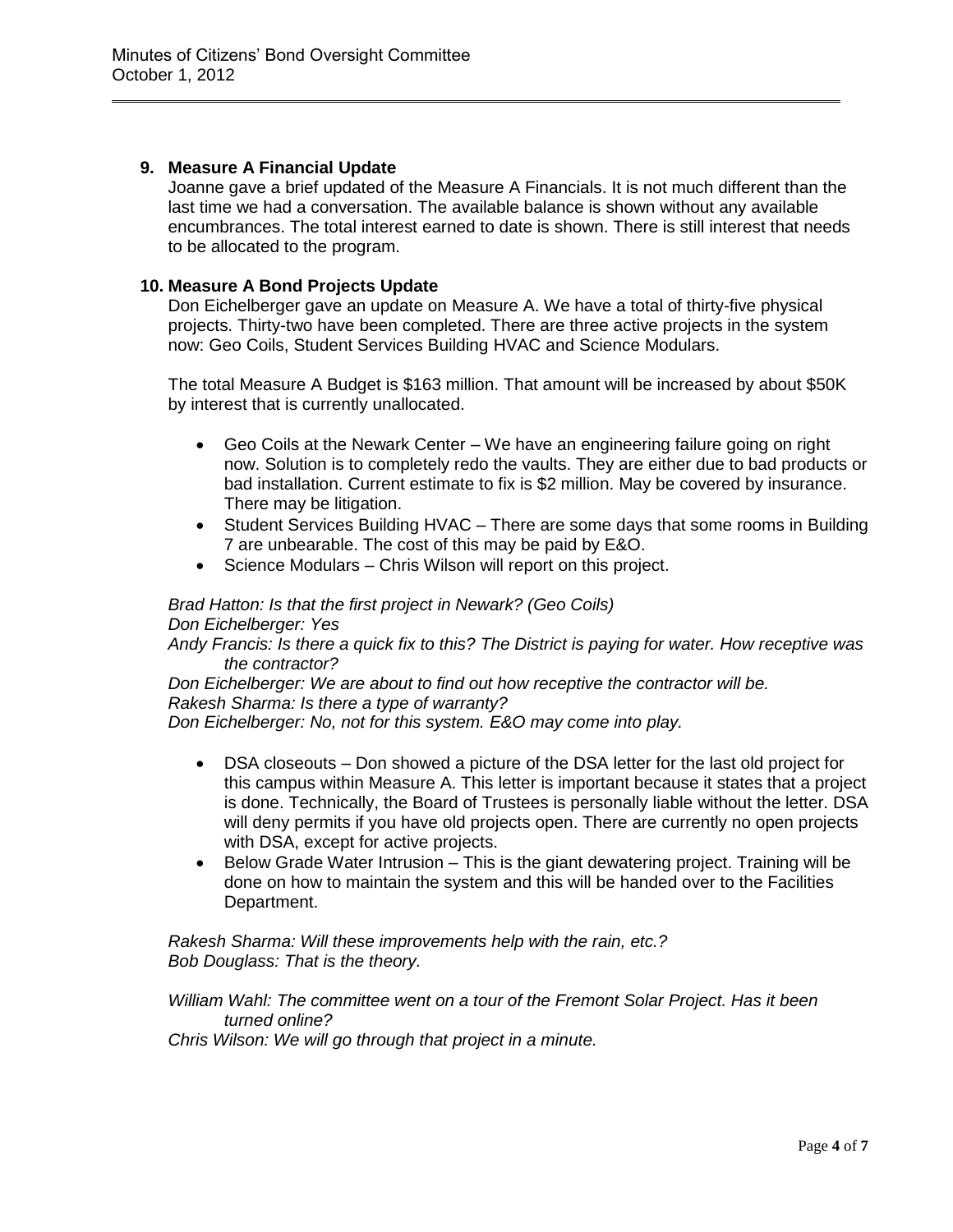## **11. Measure G Financial Update**

Ann Kennedy gave an update of the financial reports and pointed out changes to the report. We had no interest earnings in our first report. There is a notation box to the right that we've added that discussed the standard three year bond. Cost status is a new box, which is catastrophic contingency. It is programmed in for the bond list revision. It was decided that it would not be grouped into the collective contingency on a per project basis.

Ann stated that the she will be going over the bond list revision that was done after the period closed with the committee. That bond list revision will change the new report. One of the two pie charts was removed because we do not have other funding sources. We do not have other funding sources at this point, so it is redundant. This Committee is responsible for expenses. We are at a cumulative \$14.4M. Spending is ramping up at this time.

Ann went over the Measure G quarterly summary report with the committee.

*Brad Hatton: In regards to the catastrophic contingency, is this based on a percentage? Are we securing enough funds for that category? How is that determined?* 

- *Ann Kennedy: We revisited the District Facilities Master Plan and realignment of the projects. Once the plan was completed all the budgets were reviewed. At this time, 3% is where we initially began and that is very typical. Each project budget has a contingency in it and then there is an additional contingency for unforeseen conditions. At a certain point in the program, the Executive Team and Bond Program Team will discuss when to release them.*
- *Rakesh Sharma: Is this catastrophic for things like the Geo Coils?*
- *Ann Kennedy: Yes, we start putting away money for the rainy days.*
- *Rakesh Sharma: In regards to unallocated interest earned, does that have to be allocated or can it sit in a pot?*
- *Ann Kennedy: We encourage allocating it in the bond projects within the plan and do a bond*  list revision. There are projects that haven't made it onto the bond project list yet. *Rakesh Sharma: Can it be left? Yes.*
- *Ann Kennedy: That can be management's decision to leave it in an untouched pot or they can move it in another project's contingency.*
- *Rakesh Sharma: Did measure A have a catastrophic contingency set up?*
- *Bob Douglass: I don't know what a catastrophic contingency is for. Is it for earthquakes, etc.?*
- *Ron Little: Any unforeseen adverse events. When we get to the end of the program, we can put it into other projects. The management team is traditionally very careful. We have called it out as a distinct project, so to make a change it has to be approved by the Board of Trustees.*
- *Brad Hatton: Would we have solved any problems had we done this for measure A?*
- *Ann Kennedy: It is best practice. Our program team, with our experience, has found that if District's did not make a conscious set aside it left them struggling if things did come up. Our team always recommends these types of contingencies.*
- *Joanne Schultz: While it was not called catastrophic, the Measure A bond interest was used in this manner. We waited until the end of the bond program to use it. It is a more formal way.*
- *Tawney Warren: For the Measure A Bond there was a conscious contingency there. The money was then allocated to other projects. Is that correct?*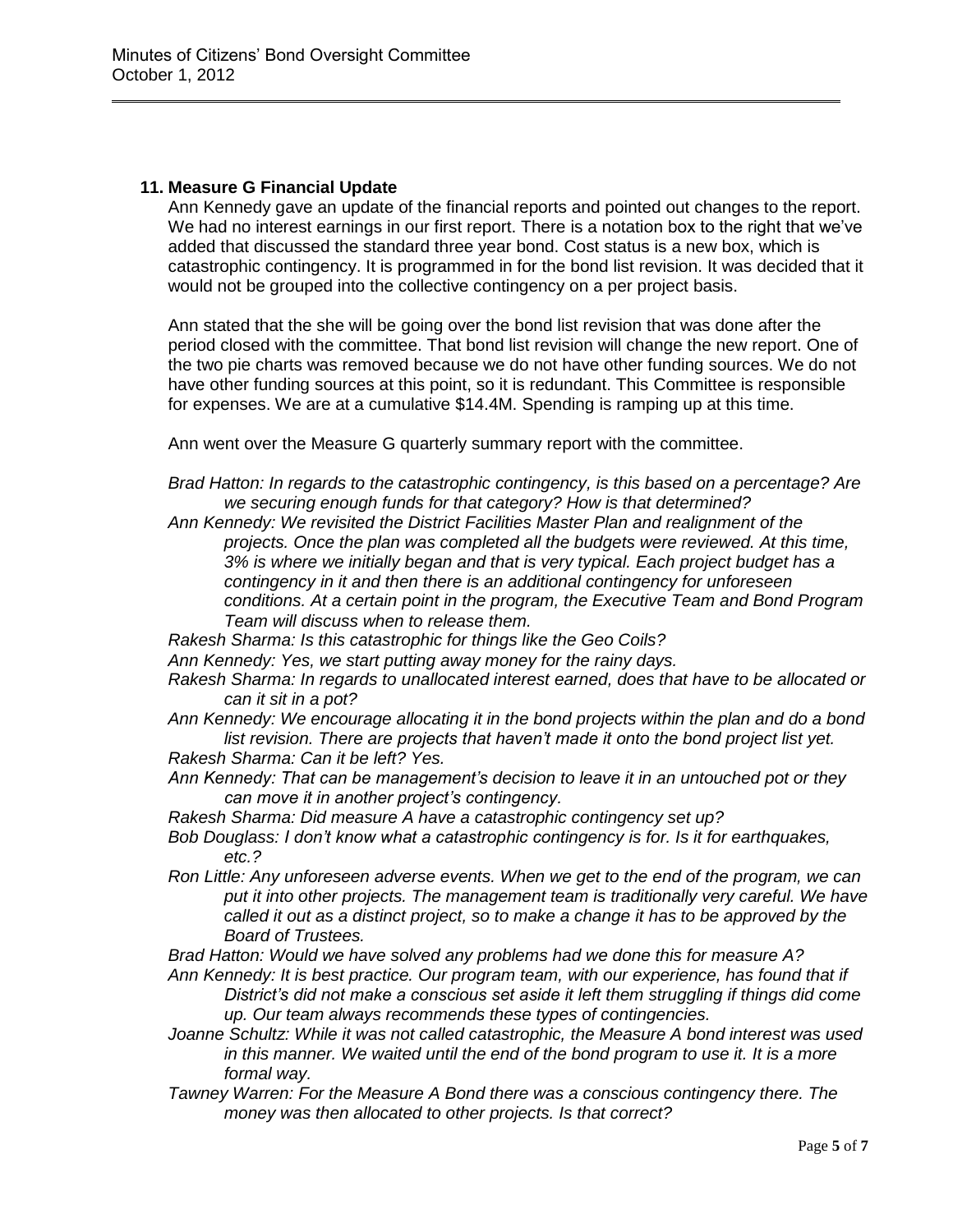*Joanne Schultz: There were a number of bond list revisions at the end. There were a few projects in Measure A. There were projects that were set aside once we saw problems. Some of those projects have been resolved through Don Eichelberger's capable leadership.* 

The following pages discussed are the August  $8<sup>th</sup>$  Board item that went to the Board of Trustees. This was a major realignment of the District Facilities Master plan. It is not present in the financial reports. It occurred after the report closing date.

*Bob Douglass: Can we have overheads of this and add them to the presentations? We can present them on the screen.* 

*Andy Francis: The budget total has changed dramatically. Is there enough in the \$349 million?* 

*Chris Wilson: The District Facilities Master Plan made some significant changes to the projects. On the Bond List Revision it shows projects that are combined. These are not individual projects. For the Academic Core Buildings, all monies came together to make it one big project. We did not change the overall program, just aligned it. Projects will say consolidated next to them. There are 9 pages of detail about consolidation.*

*Hector Rastrullo: How do the soccer stakeholders feel about being lumped together with the baseball diamond? Do they worry about being lumped in?* 

*Ron Little: The original estimates were very high-level. By consolidating, there may be some cost savings as we bid them out together.* 

*Rakesh Sharma: Specifications are the same for the projects. It is the dollar amounts that are changing by consolidating.* 

## **12. Measure G Bond Projects Update**

Chris Wilson discussed the Measure G Bond Projects.

- Fremont Photovoltaics PG&E granted operation on August 1<sup>st</sup>. There is a lobby touch screen in Building 7. This allows everyone to see what type of productions we're receiving.
- Newark Photovoltaics DSA approval in August. Have one lot complete out of the two lots we are doing it on. We are looking at a completion date of late this year or early next year.

*Rakesh Sharma: Is there a spacing standard? What determines the spacing? Chris Wilson: The shadowing is what determines the spacing.* 

- Quick fix projects: There are 10 projects in various design stages.
	- o Concrete repair: All of the wood is gone and filled with concrete.
	- o Roof Tiles have been removed and a piece of sheet metal was put up.
	- o Civil Infrastructure Project: nearing completion right now. As the new
		- buildings come in, we'll build a system. All things go through Building 1.
- Academic Core Selection Cannon Design/Anderson Brule Architecture has been selected.
- Budget and Schedule Update: Bond list revision has been made. Scopes have been updated.

DFMP stands for District Facilities Master Plan.